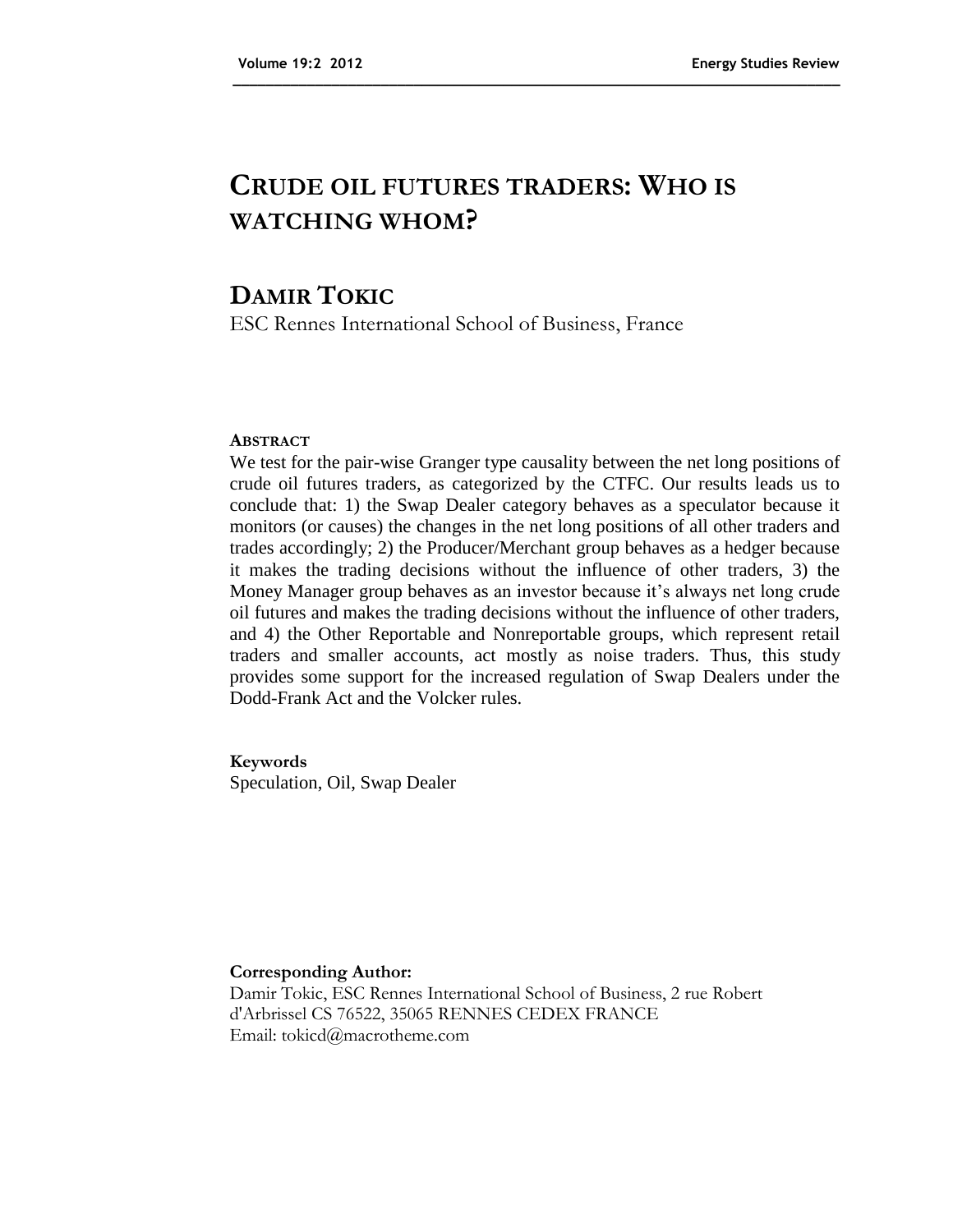#### **INTRODUCTION**

Masters (2008) argues that commodity markets, especially the oil market, are suffering from excessive speculation. More institutional investors (such as pension funds that have been advocating portfolio allocations of between 5% and 12% to commodity indices) want to invest in commodity indexes. Further, the Wall Street has been promoting the commodity exchange traded funds to retail investors. As a result, the money inflows to commodity futures market have increased dramatically since the mid 2000's, which is evident from the dramatic increase in the open interest, especially in the crude oil futures. Masters (2008) points to the high and positive correlation between the rising oil prices and the rising open interest in crude oil futures as the evidence that index investors directly caused the 2008 oil bubble. Thus, Masters (2008) urged the U.S. Congress to take action against the Swap Dealers and the index investors. The U.S. Congress acted relatively swiftly, which eventually led to the increased regulation of Swap Dealers under the Dodd-Frank Act and the Volcker rules in 2010/11.

**\_\_\_\_\_\_\_\_\_\_\_\_\_\_\_\_\_\_\_\_\_\_\_\_\_\_\_\_\_\_\_\_\_\_\_\_\_\_\_\_\_\_\_\_\_\_\_\_\_\_\_\_\_\_\_\_\_\_\_\_\_\_\_\_\_\_\_\_\_\_\_\_\_\_**

However, the academic literature rightly argues that the high correlation between the open interest and the crude oil futures prices does not imply the causation. Further, the literature mostly finds that speculation in general played only a minor role during the 2008 oil bubble. Most academic studies look for the evidence of positive feedback trading by index investors (whether that the index investors were buying the crude oil futures as prices were rising, irrespective of fundamentals). Irwin and Sanders (2010) analyze the causality between the positions of Swap Dealers and the crude oil futures prices and find that index funds did not cause the 2008 oil bubble, or the other commodity futures price bubbles. Other studies seem to agree: Hamilton (2009) doubts that speculation could have caused the oil bubble in 2008; Kaufmann and Ullman (2009) and Kaufmann (2011) conclude that both, changes in fundamentals and speculation, explain the oil price spike in 2008; Cifarelli and Paladino (2010) find that speculation played a role in crude oil market in 2008, although they caution that they had difficulties in their modelling and interpretation of their results; Kesicky (2010) finds that the impact of speculators during the 2008 oil bubble was small and short term relative to fundamental trends in supply and demand for physical crude oil. Till (2009) finds that speculative positions in the exchange traded oil derivatives have not been excessive in 2008.

In this study, we take a different approach to evaluating the role of speculation in crude oil futures market. Rather than testing for the positive feedback trading (or the causality between the trader's positions and the crude oil futures prices), we test for the pair-wise Granger type causality between the net long positions of crude oil traders and look for the evidence of intentional herding possibly for informationgathering purposes. Specifically, we try to determine whether the crude oil futures traders change their net long positions based on the lagged changes of positions of other crude oil futures traders.

Our results show that the controversial Swap Dealer category changes its' net long positions based on the lagged changes in the net long positions of the Producer/Merchant category, the Money Manger category, and the Other reportable category of crude oil futures traders. Thus, the implication is that the Swap Dealer category possibly monitors the net long positions of other market participants to speculate on privileged information, and trades accordingly. Further,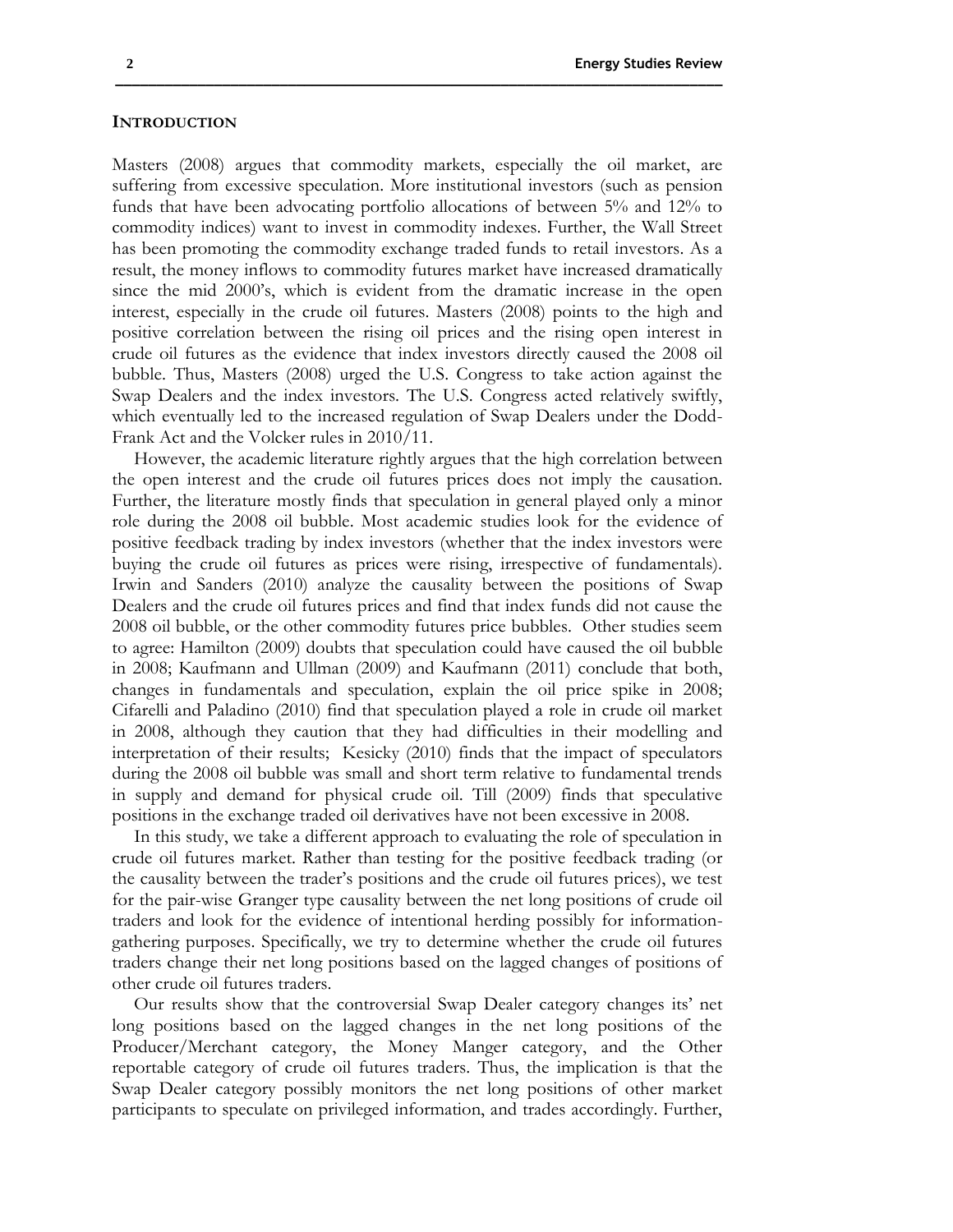our results also show that the noise traders' net long positions (Nonreportable and Other reportable categories) were caused by the lagged changes in the Swap Dealer's net long positions, which could be an indication of rational speculation by Swap Dealers, as defined by Delong et al. (1990). Thus, this study provides some support for the increased regulation of Swap Dealers under the Dodd-Frank Act and the Volcker rules. The results also confirm that: 1) the Producer/Merchant group behaves as a hedger because it makes the trading decisions without the influence of other traders 2) the Money Manager group behaves as an investor because it's always net long crude oil futures and makes the trading decisions without the influence of other traders, and 3) the Other Reportable and Nonreportable groups, which represent retail traders and smaller accounts, act mostly as noise traders.

**\_\_\_\_\_\_\_\_\_\_\_\_\_\_\_\_\_\_\_\_\_\_\_\_\_\_\_\_\_\_\_\_\_\_\_\_\_\_\_\_\_\_\_\_\_\_\_\_\_\_\_\_\_\_\_\_\_\_\_\_\_\_\_\_\_\_\_\_\_\_\_\_\_\_**

#### **THEORETICAL BACKGROUND**

There is a wide body of literature that tries to explain why trades occur and how market participants behave. Generally, the literature separates the market participants into different categories and models the behavior of each group of traders accordingly. For example, the literature on market efficiency suggests that the interaction between noise traders (that randomly push prices away from their fundamental values) and arbitragers (that trade against these noise traders) rules out the existence of significant and persistent asset price bubbles (Fama, 1965). On the other hand, studies that argue against the efficient market hypothesis (EMH) suggest that there are potentially significant barriers to arbitrage, and thus arbitragers are reluctant to trade against the noise traders (see for example Abreu and Brunnermeir , 2002). Delong, Shleifer, Summers, and Waldmann (1990) take the argument even further by suggesting that: 1) the noise traders don't trade randomly, they are trend followers also knows as the positive feedback traders; and 2) since there are significant limits to arbitrage given the predictable behaviour of the positive feedback traders, some rational arbitragers turn into rational speculators and manipulate (destabilize) the market by triggering the positive feedback trading – they buy an asset to create the pattern on rising prices which causes even more buying the positive feedback traders. Thus, Delong et al. (1990) argue that because of the rational speculation and the positive feedback trading, asset prices can remain significantly and persistently different from their fundamental values, which is the key argument against the market efficiency. Delong et al. (1990) also formalize the existence of the passive investor, which passively invests based on the perceived difference between the asset's long-term fundamental value and its' current market value.

The key implications about the behaviour of different market participants are as follows: 1) the passive investor observes the asset's current market price and compares it to its' estimated fundamental value; 2) the positive feedback traders observe only the historical price patterns; 3) the rational arbitrager observes the activity of noise traders, as well as the difference between the assets' fundamental value and its' current market value; and 4) the rational speculator anticipates the expected trading activity of the positive feedback traders.

The empirical literature on bubbles, speculation and traders' positions has been generally testing for the evidence of the positive feedback trading by analyzing the relationship between the traders' positions and the price/volatility of an underlying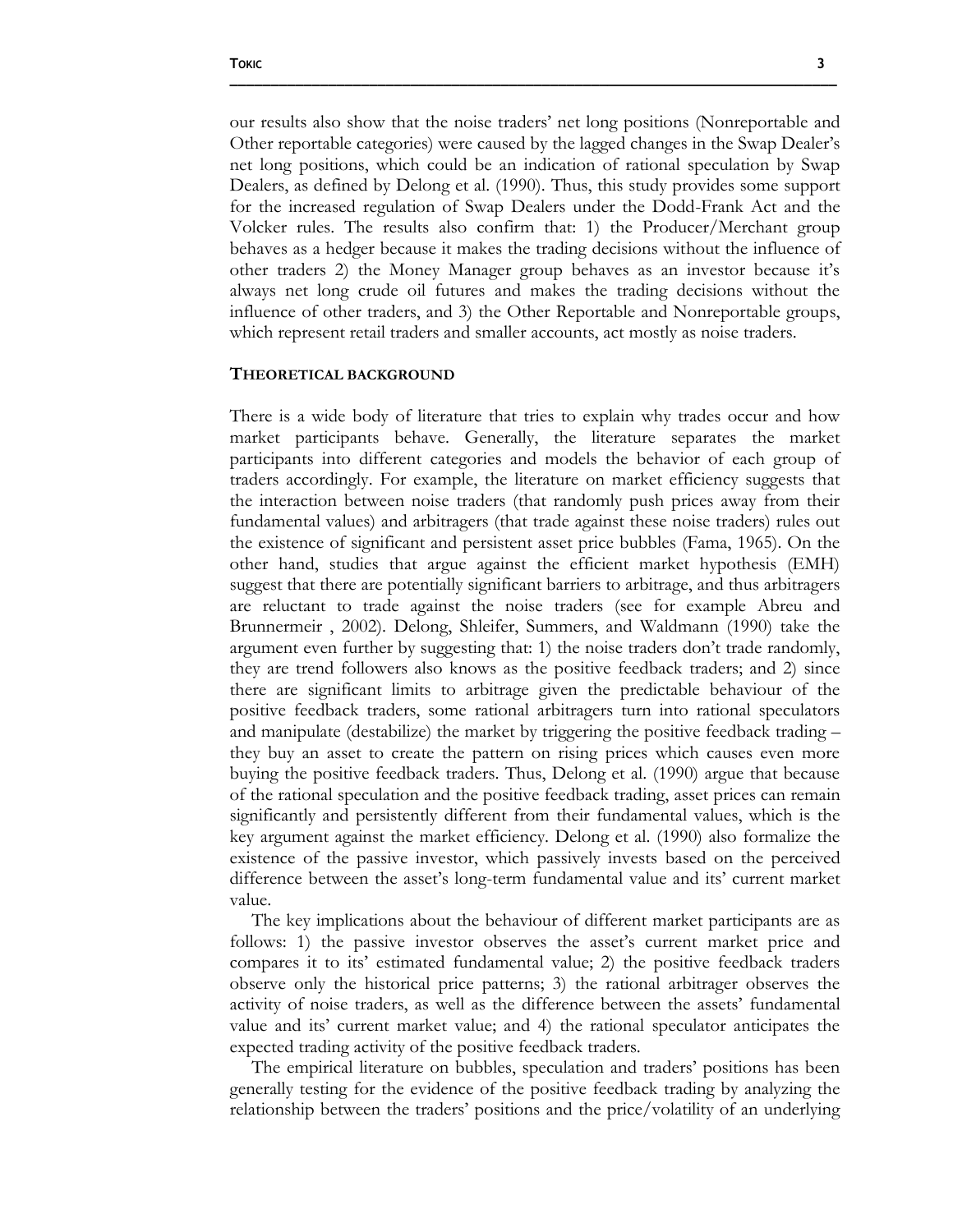asset (see for example OEDC, 2010; Wang, 2003; and Sanders, Boris, Manfredo, 2004). Some studies also examine the overreaction/underreaction hypothesis, which deals with how traders react to a new information and price an asset relative to its' fundamental value (see for example Jagadeesh, Titman, 2003). However, the empirical studies have completely ignored the conditional trading demands or the lead/lag causality among traders' positions. Yet, the theory suggests that the rational speculator trades (behaves) conditional to the expected trading activity (behaviour) of the positive feedback traders, and the rational arbitrager trades (behaves) conditionally to the activity of noise traders.

In this study, we combine the theoretical propositions and empirical evidence on conditional trading demands and specifically test for the Granger type causality among traders' positions in the crude oil futures market. We are interested to determine whether the crude oil futures traders change their positions based on the lagged changes in the positions of other crude oil futures traders. Thus, we formalize the conditional trading demands of the different market participants in following equations:

$$
D_{RS} = \alpha((P_{t+1} | (\beta(P_{t-1} - P_{t-2})) - P_t)
$$
\n(1)

 $D_{RS}$  is the trading demand by the rational arbitrageur,  $P_{t+1}$  is the price in the next period, the term  $(P_{t+1}|(\beta(P_{t-1} - P_{t-2})) - P_t)$  is the price in the next period, given the trading demand of positive feedback traders with the coefficient of responsiveness to historical prices  $\beta$  and the price trend  $(P_{t-1} - P_{t-2}), P_t$  is the current market price, α is the inverse of risk aversion coefficient.

Equation (1) suggests that the rational speculator trades based on the expected future price, conditional to the historical price pattern, and how positive feedback traders react to the historical price pattern. Thus, the rational speculator likely monitors the lagged positions of the positive feedback traders to evaluate the magnitude of the  $\beta$  coeficient.

$$
D_{RA} = \alpha (P_F - P_t | \varepsilon_t)
$$
\n<sup>(2)</sup>

 $D_{RA}$  is the trading demand by the rational arbitrageur,  $P_F$  is the stock's fundamental or intrinsic value, and  $P_t | \varepsilon_t$  is the stock's current market value given the noise trader effect.  $P_t$  is the current market price,  $\alpha$  is the inverse of risk aversion coefficient.

Equation (2) suggests that the rational arbitrager trades conditional to the extent to which the current prices are influenced by the noise trading activity. Thus, the rational arbitrager is likely to monitor the lagged positions of small traders (assuming that small traders are noise traders) to detect any unusual lagged activity, as an aid to an otherwise fundamental approach to valuation.

$$
D_{out} = \alpha (P_{t+1} | D_{Ins} - P_t) \tag{3}
$$

 $D_{out}$  is the trading demand of an outsider, and  $P_{t+1}|D_{ins}$  is the price in the next period given the demand of insiders with private information.  $P_t$  is the current market price,  $\alpha$  is the inverse of risk aversion coefficient.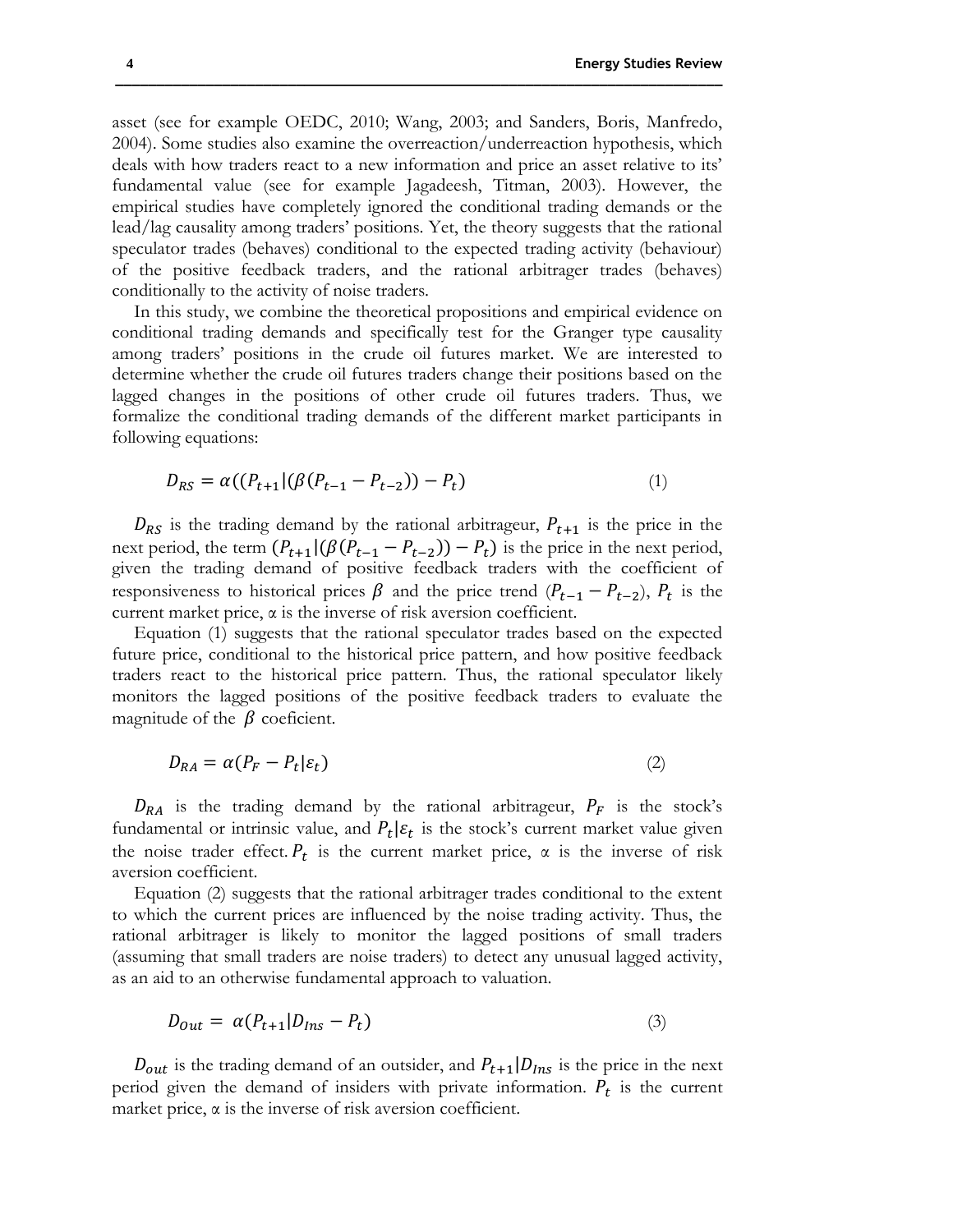Equation (3) generalizes all possible reasons for rational intentional herding behavior and suggests that some traders are likely to monitor the lagged positions of those traders expected to possess the informational advantage (due to any reason), solely for information-gathering purposes.

**\_\_\_\_\_\_\_\_\_\_\_\_\_\_\_\_\_\_\_\_\_\_\_\_\_\_\_\_\_\_\_\_\_\_\_\_\_\_\_\_\_\_\_\_\_\_\_\_\_\_\_\_\_\_\_\_\_\_\_\_\_\_\_\_\_\_\_\_\_\_\_\_\_\_**

The theory, as we explained, classifies traders based on their trading demands. On the other hand, the U.S. Commodity Futures Trading Commission (CFTC) classifies traders into the different categories based on their trading needs (hedging/speculation/swaps) and size (large/small). By using the CFTC classification of traders, Tokic (2011) attempts to theoretically explain the 2008 oil bubble by modeling the expected trading demands of the crude oil futures traders, and suggests that: 1) the CFTC-defined commercial crude oil producers and consumers should act as arbitragers, given their expert knowledge of the energy market supply/demand fundamentals; and 2) however, the passive institutional investors in the crude oil futures that use their expert knowledge of macroeconomic variables to diversify/hedge their portfolios can potentially (unintentionally) destabilize the arbitrager's demand and the efficient pricing of crude oil. In support to his arguments, Tokic (2011) finds that the CFTC-defined commercial traders engaged in the positive feedback trading leading to the top of the 2008 oil bubble by engaging in short covering and further explains that the commercial players in the crude oil futures market perhaps ignored their private information (supply/demand fundamentals) and engaged in intentional herding by removing their short hedged positions (likely due to the uncertainly of pricing crude oil based on macroeconomic fundamentals caused by the financial crisis). The key implication from Tokic (2011) is that the crude oil futures traders perhaps monitor each other's lagged positions and trade accordingly, which provided the motivation to further explore the issue of causality among traders' positions in this study.

### **DATA**

The source of our data is the Disaggregated Commitments of Traders Report, or the DCOT report, published by the US Commodity Futures Trading Commission (CFTC) on weekly basis. Each Friday the report provides a breakdown of Tuesday's open interests and positions by group of traders. Numerous studies have used the CFTC data to test the various aspects of speculation in commodity futures markets (Roon, Nijman, and Veld, 2000; Wang, 2003; Sanders and Irwin, 2011; Stoll and Whaley, 2011; Sanders and Irwin, 2010; Chatrath, Lian, and Song, 1997; Wang, 2001; Wang, 2002; Weiner, 2002; Yung and Liu, 2009; Moulton, 2005; Sanders, Boris, and Manfredo, 2004; and Till, 2009; and Klitgaard and Weir 2004; Irwin and Sanders, 2010; United Nations, 2011).

The CFTC separates traders into the different categories based on trader responses on the CFTC Form 40: Producer/Merchant/Processor/User, Swap Dealers, Managed Money, Other Reportables and Non Reportables. These are the CFTC definitions of each trader category:

1) "producer/merchant/processor/user" is an entity that predominantly engages in the production, processing, packing or handling of a physical commodity and uses the futures markets to manage or hedge risks associated with those activities;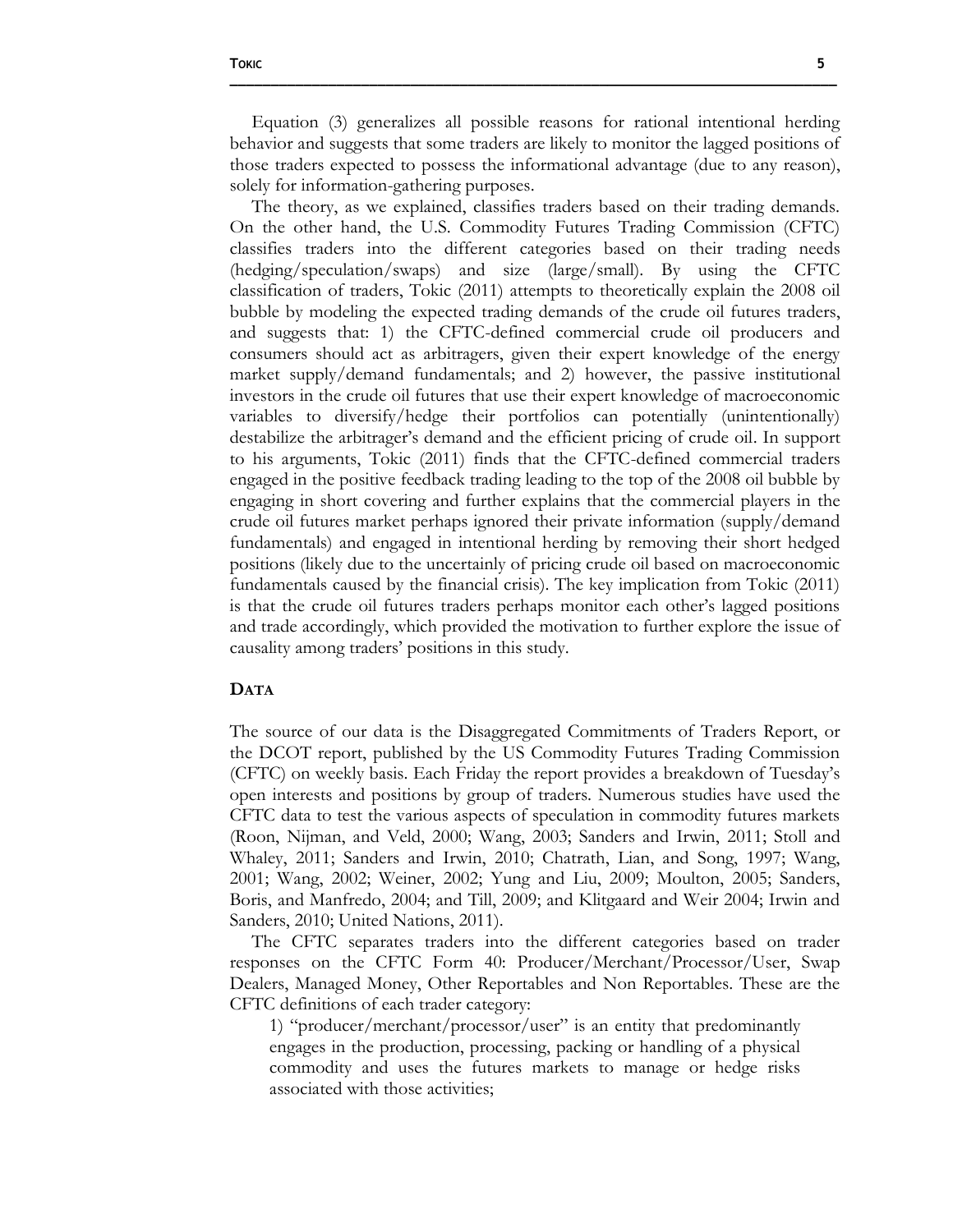2) "Swap Dealer" is an entity that deals primarily in swaps for a commodity and uses the futures markets to manage or hedge the risk associated with those swaps transactions. The Swap Dealer's counterparties may be speculative traders, like hedge funds, or traditional commercial clients that are managing risk arising from their dealings in the physical commodities; and

**\_\_\_\_\_\_\_\_\_\_\_\_\_\_\_\_\_\_\_\_\_\_\_\_\_\_\_\_\_\_\_\_\_\_\_\_\_\_\_\_\_\_\_\_\_\_\_\_\_\_\_\_\_\_\_\_\_\_\_\_\_\_\_\_\_\_\_\_\_\_\_\_\_\_**

3) "money manager," for the purpose of the DCOT report, is a registered commodity trading advisor (CTA); a registered commodity pool operator (CPO); or an unregistered fund identified by CFTC. These traders are engaged in managing and conducting organized futures trading on behalf of clients.

Every other reportable trader that is not placed into one of the other three categories is placed into the "other reportables" category. Nonreportable traders' positions are derived by subtracting the total long "Reportable Positions" and the total short "Reportable Positions" from the total open interest and generally represent small retail traders.

The Commodity Futures Trading Commission has been publishing the legacy Commitments of Traders (COT) report since 1986, grouping traders simply as commercial and non-commercial. However, in order to provide for increased transparency of the exchange traded futures and options markets post the 2008 oil bubble, the CFTC staff worked on a proposal to enhance and improve the legacy COT report by including more delineated trader classification categories. Thus, the CFTC began publishing the Disaggregated Commitments of Traders (DCOT) report on September 4, 2009 disaggregating the existing "commercial" category to remove Swap Dealer from Commercial Category and to create new Swap Dealer classification for reporting purposes.

The DCOT report includes the historical data since June 13, 2006. However, the CFTC notes that it does not maintain a history of large-trader classifications, so, recent classifications had to be used to classify the historical positions of each reportable trader. A reader should note that this approach diminishes the data's accuracy as it goes further back in time.

We used the combined futures and options data for NYMEX crude oil futures from the DCOT Report with the time frame from June  $13<sup>th</sup>$ , 2006 to December  $28<sup>th</sup>$ 2009. The DCOT report includes the open interest in crude oil futures, the total long positions, and the total short positions (among other variables) for the each group of traders. We compute the net long positions by simply deducting the total net short positions from the total net long positions. Table 1 presents the descriptive statistics.

As we can see from Table 1, the mean statistics (for the positions) shows that the money manager group, on average, held close to 65% of all net long positions, while the producer merchant group held 100% of all net short positions. Other traders were all, on average, net long crude oil futures during our data time frame. This is consistent with the classification of the producer merchant group as a hedger/ arbitrager (as in Tokic, 2011). The money manager group held the majority of the net long positions, suggesting that the professional traders (CTAs and CPOs) were overwhelmingly long crude oil futures, even as the 2008 bubble popped, which indicates that these traders (as a group) really behaved as a long-only investors. Exhibit 1 shows the actual positions held by each group of traders.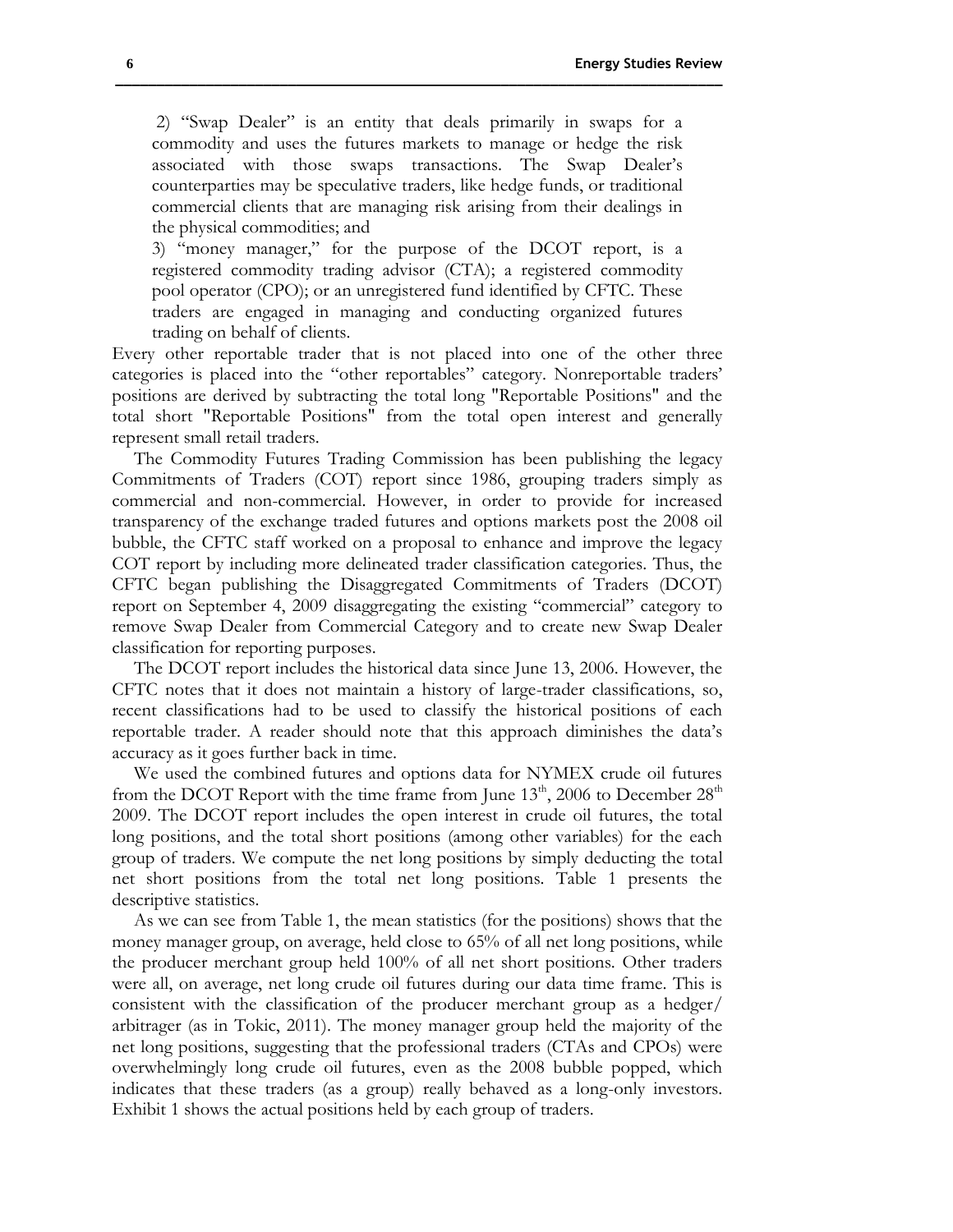|                 | MMNL         | NRNL        | ONL         | PMNL        | <b>SDNL</b>  |
|-----------------|--------------|-------------|-------------|-------------|--------------|
| Mean            | 95084.02     | 255.2343    | 17805.56    | $-148042.4$ | 34897.38     |
| Median          | 87583.00     | $-1525.000$ | 18223.00    | $-155822.0$ | 37188.00     |
| Maximum         | 217046.0     | 36292.00    | 52579.00    | $-33011.00$ | 106176.0     |
| Minimum         | 12710.00     | $-28931.00$ | $-14999.00$ | $-240744.0$ | $-91292.00$  |
| Std. Dev.       | 45233.92     | 13570.69    | 15311.22    | 44547.87    | 38284.27     |
| <b>Skewness</b> | 0.468990     | 0.401328    | 0.028952    | 0.117515    | $-0.789346$  |
| Kurtosis        | 2.571720     | 2.658001    | 2.251564    | 2.246210    | 4.105577     |
|                 |              |             |             |             |              |
| Jarque-Bera     | 10.58800     | 7.580489    | 5.611621    | 6.208414    | 36.99091     |
| Probability     | 0.005022     | 0.022590    | 0.060458    | 0.044860    | 0.000000     |
|                 |              |             |             |             |              |
| Sum             | 22725080     | 61001.00    | 4255529.    | $-35382130$ | 8340474.     |
| SumSq.Dev.      | $4.87E + 11$ | $4.38E+10$  | $5.58E+10$  | $4.72E+11$  | $3.49E + 11$ |
|                 |              |             |             |             |              |
| Observations    | 239          | 239         | 239         | 239         | 239          |

**Table 1. Descriptive statistics (net long positions by trader category)**

**\_\_\_\_\_\_\_\_\_\_\_\_\_\_\_\_\_\_\_\_\_\_\_\_\_\_\_\_\_\_\_\_\_\_\_\_\_\_\_\_\_\_\_\_\_\_\_\_\_\_\_\_\_\_\_\_\_\_\_\_\_\_\_\_\_\_\_\_\_\_\_\_\_\_**

Notes: MMNL: net long positions for the money manager group, NRNL: net long positions for the non reportable group, ONL: net long positions for the other group, PMNL: net long positions for the producer merchant group, SDNL net long positions for the Swap Dealer group.

Exhibit 1 confirms that: 1) the producer merchant group remained net short the crude oil futures during the entire period, 2) the money manager group remained net long the crude oil futures during the entire period, and 3) the Swap Dealer group, as well as the other reportable and non reportable groups, were occasionally net short the crude oil futures, although their positions were mostly net long. It is interesting to note that the Swap Dealer category occasionally held a net short position in 2006, 2009, and 2010, which suggests that the Swap Dealer group was not a long-only passive investor, rather it possibly behaved as a trader taking the both directions (long and short), unlike the money manager group.

It is important to point out that the sum of all net long positions must be equal to zero. One can simply add all the means from Table 1 and get zero. Since the futures markets are a zero-sum game, each long positions must be offset by a short position – for each buyer there has to be a seller. Thus, the implication is that the traders' positions must be negatively correlated. Table 2 shows the correlations of traders' positions illustrated in Exhibit 1.

As we can see from Table 2, cross-correlations among traders' positions are generally negative and very high. For example, the correlation between the MMNL and SDNL is -0.67 and the correlation between PMNL and MMNL is -0.57. The money manager group MMNL is positively and highly correlated only with the non reportable group NRNL and negatively correlated with the rest, the producer/merchant group is negatively correlated with all other groups, while the Swap Dealer group shows negative correlations with all the groups except the other reportable group ONL.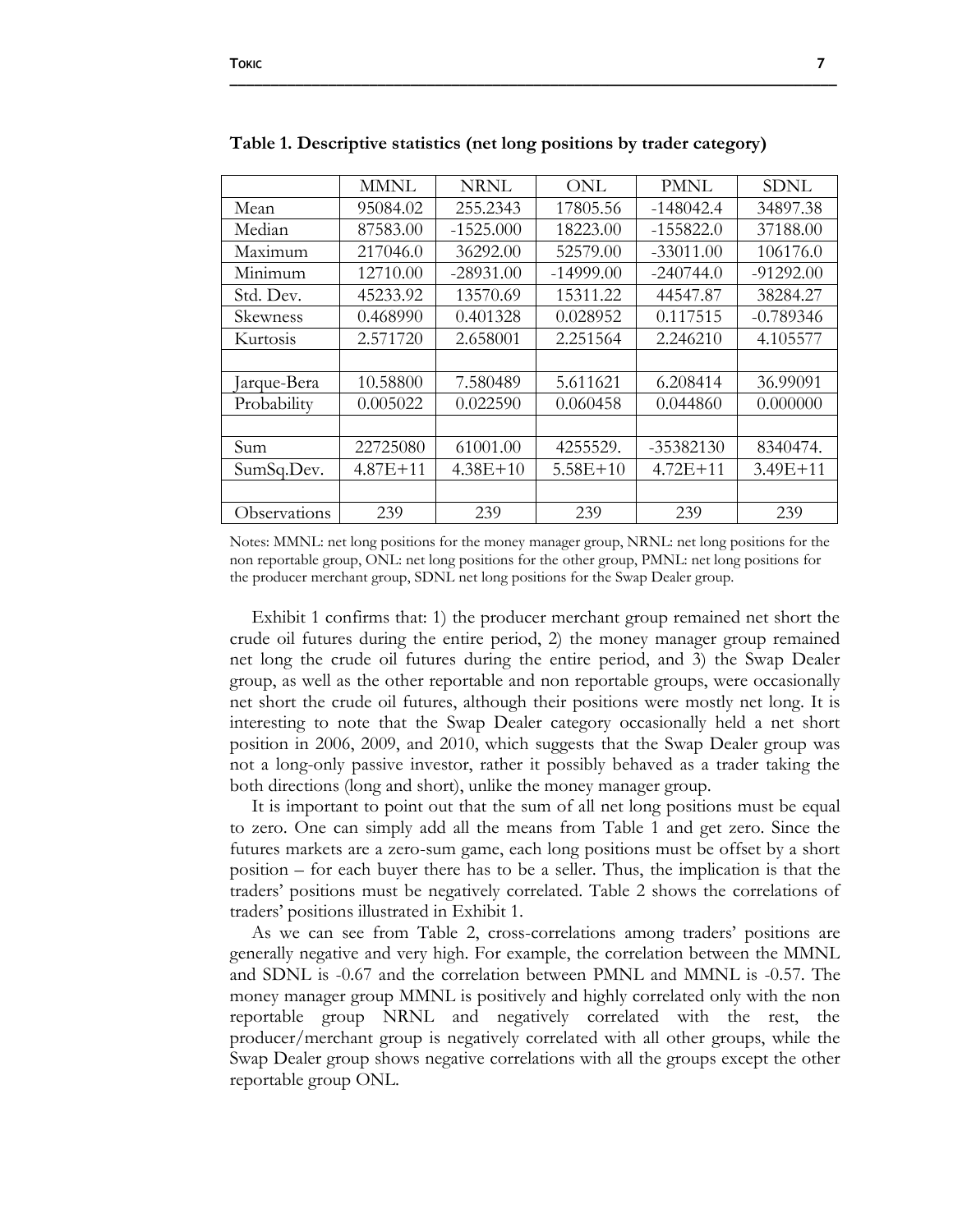

**\_\_\_\_\_\_\_\_\_\_\_\_\_\_\_\_\_\_\_\_\_\_\_\_\_\_\_\_\_\_\_\_\_\_\_\_\_\_\_\_\_\_\_\_\_\_\_\_\_\_\_\_\_\_\_\_\_\_\_\_\_\_\_\_\_\_\_\_\_\_\_\_\_\_**

merchant group, SDNL net long positions for the Swap Dealer group.

| Table 2. Cross-correlations among traders' positions. |  |  |
|-------------------------------------------------------|--|--|
|                                                       |  |  |

|       | MMNL     | NRNL     | ONL         | PMNL        | SDNL        |
|-------|----------|----------|-------------|-------------|-------------|
| MMNL  | 1.000000 | 0.515175 | $-0.089603$ | $-0.566321$ | $-0.669329$ |
| NRNL  |          | 1.000000 | 0.306491    | $-0.673648$ | $-0.301880$ |
| ONL   |          |          | 1.000000    | $-0.382945$ | 0.042887    |
| PMNL  |          |          |             | 1.000000    | $-0.102541$ |
| SDNL. |          |          |             |             | 1.000000    |

Notes: MMNL: net long positions for the money manager group, NRNL: net long positions for the non reportable group, ONL: net long positions for the other group, PMNL: net long positions for the producer merchant group, SDNL net long positions for the Swap Dealer group.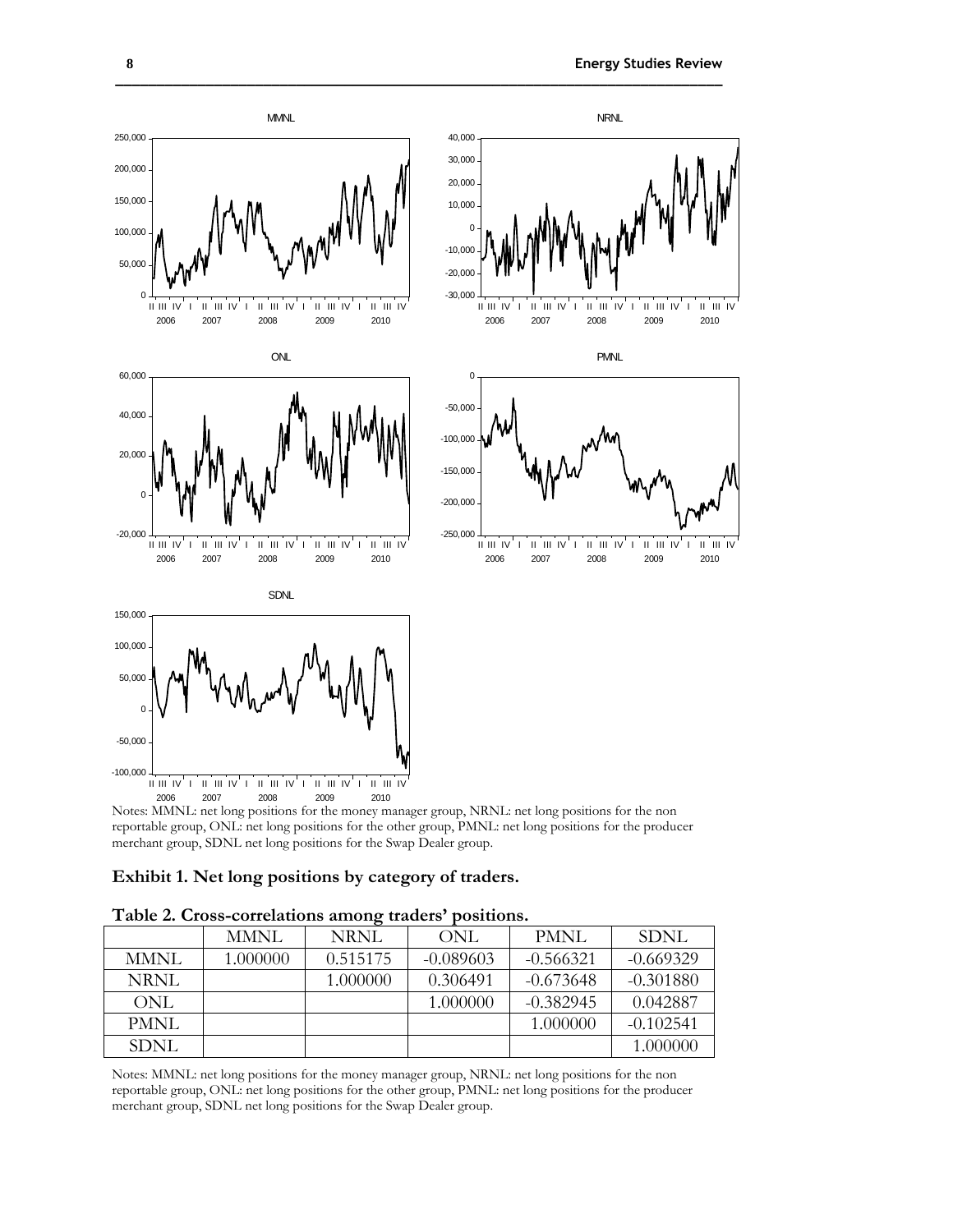We expected the cross correlations among traders' positions to be generally high and negative due to the zero-sum feature of the futures market. However, as previously explained, in this study we are interested to see if there is any causality among traders' lagged positions, which is further discussed in the next section.

**\_\_\_\_\_\_\_\_\_\_\_\_\_\_\_\_\_\_\_\_\_\_\_\_\_\_\_\_\_\_\_\_\_\_\_\_\_\_\_\_\_\_\_\_\_\_\_\_\_\_\_\_\_\_\_\_\_\_\_\_\_\_\_\_\_\_\_\_\_\_\_\_\_\_**

#### **METHODOLOGY**

Our main proposition is that crude oil futures traders possibly monitor each other's lagged positions and trade accordingly. We test our proposition using the pair-wise bidirectional Granger causality test (Granger, 1969). In essence, we run bivariate regressions of the form (equation 4):

$$
y_t = \alpha_0 + \alpha_1 y_{t-1} + \dots + \alpha_i y_{t-i} + \beta_1 x_{t-1} + \dots + \beta_i x_{t-i} + \varepsilon_t
$$
  
\n
$$
x_t = \alpha_0 + \alpha_1 x_{t-1} + \dots + \alpha_i x_{t-i} + \beta_1 y_{t-1} + \dots + \beta_i y_{t-i} + u_t
$$
 (4)

for all possible pairs of 
$$
(x,y)
$$
 series in the group, in our case all possible pairs of traders. The reported F-statistics are the Wald statistics for the joint hypothesis:

$$
\beta_1 = \beta_2 = \dots = \beta_i = 0 \tag{5}
$$

for each equation. The null hypothesis is that x does not Granger-cause y in the first regression and that y does not Granger-cause x in the second regression.

In our case, we test whether the net long position of trader "x" cause the net long position of trader "y" by evaluating how much of the current net long positions of trader "y" can be explained by past net long positions of "y" and then whether adding lagged values of net long positions of trader "x" can improve the explanation. "x" is said to Granger-cause "y" if "x" helps the prediction of "y" (or if the coefficients of "x's" are statistically significant).

Equation (4) requires us to select the number of lags to use in the test regressions. In general, it is better to include more lags in terms of relevance of all past information. We decided to report our results using various (1 lag, 2 lag, 3 lag, 4 lag, 8 lag and 12 lag) lag specifications. Our data time frame is 1 week, thus, we observe information based on the most recent week, up to 3 months in the past.

The pair-wise Granger causality test requires all variables to be stationary, or time independent and mean reverting. We run the Augmented Dickey-Fuller test (equation 6) to determine if all of our variables are stationary:

$$
\Delta y_t = a_0 + a_2 t + \gamma y_{t-1} + \sum_{i=2}^p \beta_i \, \Delta y_{t-1+i} + \epsilon_t \tag{6}
$$

The Augmented Dickey-Fuller test is repeated for variables non-stationary in levels, transformed into first differences.

#### **RESULTS**

We first test each variable in levels for stationarity. Table 3 presents the results of the Augmented Dickey-Fuller test. All variables are level stationary, except the net long positions of money managers (MMNL) and producer/merchants (PMNL). We repeat the Augmented Dickey-Fuller test in first differences and confirm that all variables are first difference stationary.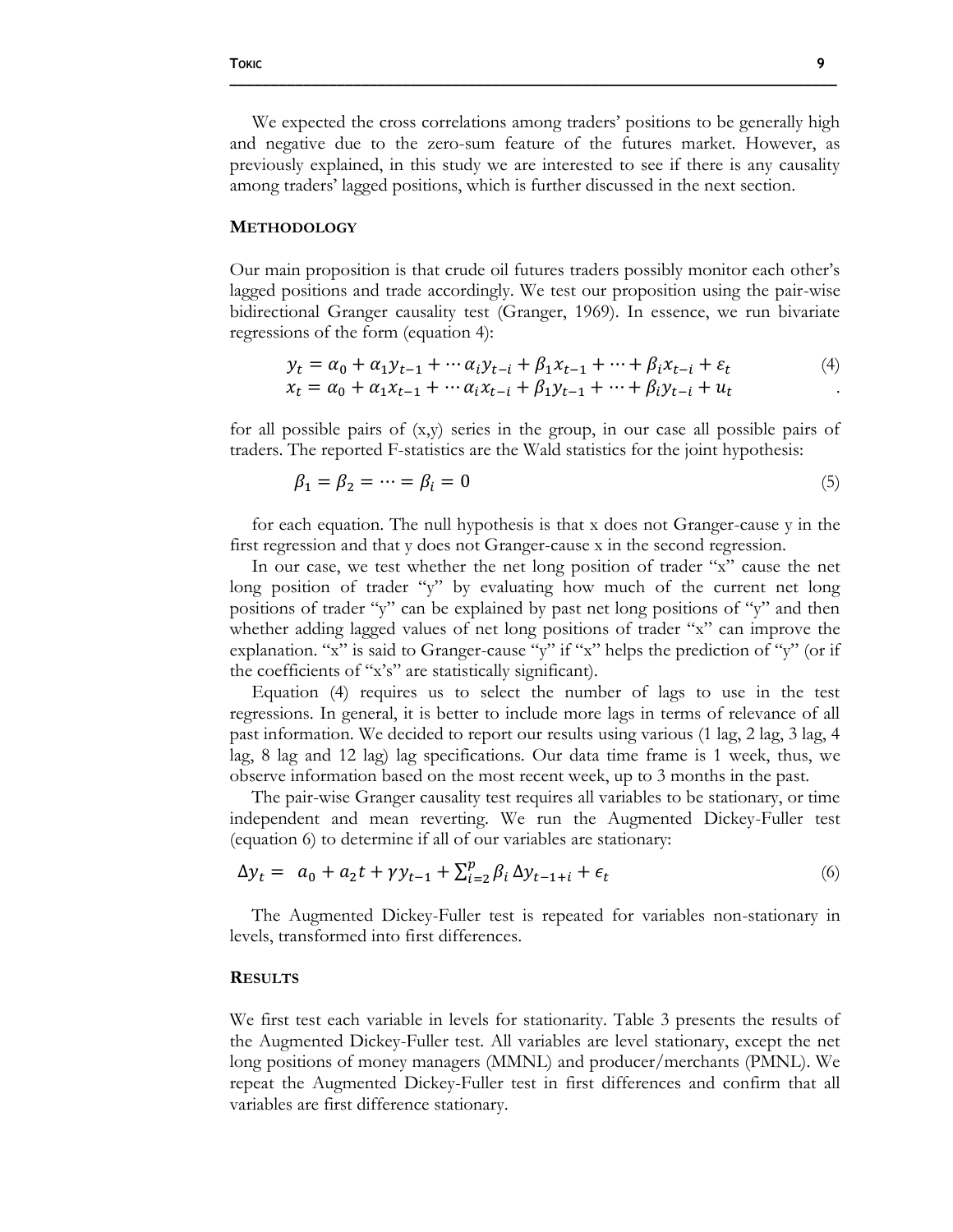|             | Level          | First difference |
|-------------|----------------|------------------|
| <b>MMNL</b> | $-2.57$        | $-13.99$         |
|             | (0.1002)       | $(0.0000)$ ***   |
| NRNL        | $-3.03$        | $-20.94$         |
|             | $(0.0327)$ **  | $(0.0000)$ ***   |
| <b>ONL</b>  | $-4.16$        | $-11.82$         |
|             | $(0.0009)$ *** | $(0.0000)$ ***   |
| <b>PMNL</b> | $-2.12$        | $-17.05$         |
|             | (0.2358)       | $(0.0000)$ ***   |
| <b>SDNL</b> | $-3.14$        | $-12.44$         |
|             | $(0.0249)$ **  | $(0.0000)$ ***   |

**Table 3. The results of the Augmented Dickey-Fuller test for stationarity.**

Notes: MMNL: net long positions for the money manager group, NRNL: net long positions for the non reportable group, ONL: net long positions for the other group, PMNL: net long positions for the producer merchant group, SDNL net long positions for the Swap Dealer group.

**Table 4. The results of the pair-wise bidirectional Granger causality test for each pair of traders.**

|                                             | $1$ lag   | 2 lags    | 3 lags     | 4 lags    | 8 lags    | 12 lags   |
|---------------------------------------------|-----------|-----------|------------|-----------|-----------|-----------|
| Null Hypothesis:                            | F-Stat    | F-Stat    | F-Stat     | F-Stat    | F-Stat    | F-Stat    |
| ONL does not Granger Cause                  | 0.95692   | 0.09922   | 0.76421    | 0.41052   | 1.9376*   | 1.54878   |
| <b>NRNL</b>                                 |           |           |            |           |           |           |
| NRNL does not Granger Cause                 | $6.636**$ | 7.88***   | $5.23***$  | $3.92***$ | $2.443**$ | $2.105**$ |
| <b>ONL</b>                                  |           |           |            |           |           |           |
| SDNL does not Granger Cause                 | $4.010**$ | $6.58***$ | $5.02***$  | $3.79***$ | $2.4815*$ | 1.852**   |
| <b>NRNL</b>                                 |           |           |            |           |           |           |
| NRNL does not Granger Cause                 | 2.31929   | 1.92747   | $2.1342*$  | 2.1737*   | 1.67876   | 1.38486   |
| <b>SDNL</b>                                 |           |           |            |           |           |           |
| <b>RMMNL</b> does not Granger               | 17.5***   | $10.5***$ | 7.88***    | $6.94***$ | $4.70***$ | $3.61***$ |
| <b>Cause NRNL</b>                           |           |           |            |           |           |           |
| NRNL does not Granger Cause                 | 0.3246    | 1.15580   | 0.94929    | 1.28464   | 1.08446   | 1.03353   |
| <b>RMMNL</b>                                |           |           |            |           |           |           |
| RPMNL does not Granger Cause                | 1.5357    | 1.45783   | 2.2876*    | 1.77437   | 1.60090   | 1.38202   |
| <b>NRNL</b><br>NRNL does not Granger Cause  | 0.6612    | 1.88106   | 1.99538    | 1.45279   | 1.16884   | 0.95126   |
| <b>RPMNL</b>                                |           |           |            |           |           |           |
| SDNL does not Granger Cause                 | 1.3672    | $4.679**$ | $4.45***$  | $2.587**$ | 1.9209*   | $2.012**$ |
| ONL                                         |           |           |            |           |           |           |
| ONL does not Granger Cause                  | $6.91***$ | $10.6***$ | $7.48***$  | $5.73***$ | $3.03***$ | $1.886**$ |
| <b>SDNL</b>                                 |           |           |            |           |           |           |
| RMMNL does not Granger                      | 2.5607    | 1.68836   | 2.05408    | 0.59637   | 0.81817   | 1.6662*   |
| Cause ONL                                   |           |           |            |           |           |           |
| ONL does not Granger Cause                  | 1.2411    | 1.85203   | $2.3655*$  | 1.67862   | 1.18939   | 0.79814   |
| <b>RMMNL</b>                                |           |           |            |           |           |           |
| RPMNL does not Granger Cause                | 0.4446    | 0.70435   | 0.67419    | 0.40555   | 0.58676   | 0.56351   |
| <b>ONL</b>                                  |           |           |            |           |           |           |
| ONL does not Granger Cause                  | 1.1762    | 0.69712   | $2.2644*$  | 1.92540   | 1.53506   | 1.27835   |
| <b>RPMNL</b>                                |           |           |            |           |           |           |
| RMMNL does not Granger                      | $50.5***$ | $16.4***$ | $11.3***$  | 8.87***   | 4.14***   | $2.68***$ |
| Cause SDNL                                  |           |           |            |           |           |           |
| SDNL does not Granger Cause<br><b>RMMNL</b> | 5.948**   | $2.636**$ | 1.46908    | 0.96133   | 0.89587   | 1.0569    |
| RPMNL does not Granger Cause                | $2.758*$  | $6.82***$ | $5.165***$ | 3.787***  | 1.944***  | 1.7068*   |
| <b>SDNL</b>                                 |           |           |            |           |           |           |
| SDNL does not Granger Cause                 | 0.08432   | 0.50700   | 1.24004    | 1.42714   | 1.61958   | 1.08170   |
| <b>RPMNL</b>                                |           |           |            |           |           |           |
| RPMNL does not Granger                      | 1.46090   | 0.92972   | 0.43656    | 0.38456   | 0.31073   | 0.54943   |
| CauseRMMNL                                  |           |           |            |           |           |           |
| RMMNL does not Granger                      | 0.03387   | 0.67676   | 0.99587    | 1.32422   | 1.15192   | 0.79432   |
| CauseRPMNL                                  |           |           |            |           |           |           |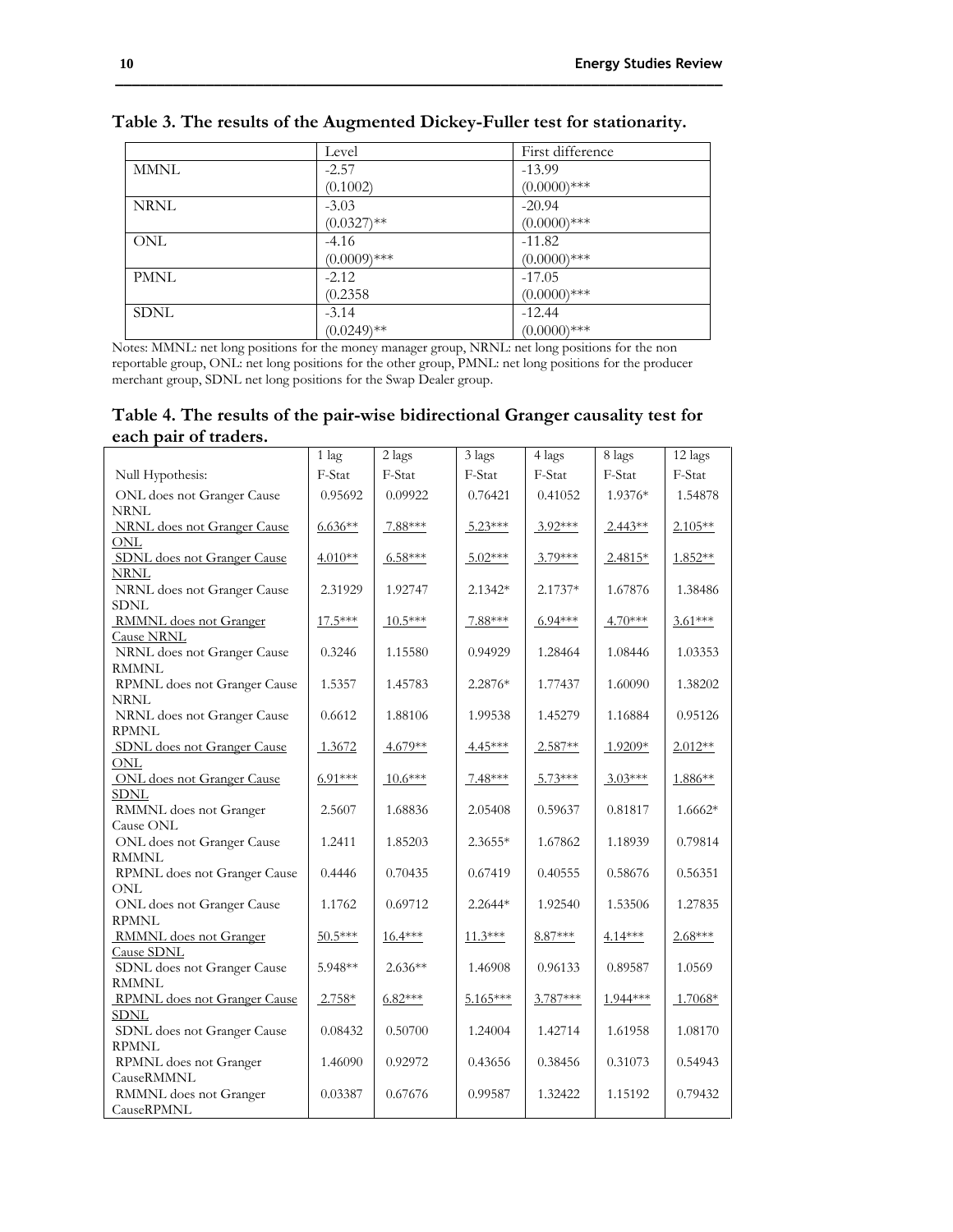**\_\_\_\_\_\_\_\_\_\_\_\_\_\_\_\_\_\_\_\_\_\_\_\_\_\_\_\_\_\_\_\_\_\_\_\_\_\_\_\_\_\_\_\_\_\_\_\_\_\_\_\_\_\_\_\_\_\_\_\_\_\_\_\_\_\_\_\_\_\_\_\_\_\_**

Next, we performed the pair-wise bidirectional Granger causality test for each pair of traders using the stationary time series for each. We performed the Granger causality test using the different lags and report the results with various lag length specifications: 1, 2, 3, 4, 8, and 12 lags. Table 4 presents the results.

### **Granger causality between Nonreportable traders and Other reportable traders**

We reject the null hypothesis that the net long positions of nonreportable traders do not Granger-cause the net long positions of other reportable traders at all lag lengths. Thus, the other reportable crude oil traders do monitor the positions of the non reportable crude oil traders, which are assumed to be the small retail traders the Granger causality runs one-way from NRNL to ONL. This relationship is significant from very short lag lengths (1 week) up to very long lag length (3 months). We find weak bidirectional Granger causality only at 8 lags specification (2 months). For the rest of the time, we fail to reject the hypothesis that the net long positions of other reportable traders do not Granger cause the net long positions of nonreportable traders.

### **Granger causality between the Swap Dealer group and Nonreportable traders**

We reject the null hypothesis that the net long positions of the Swap Dealer group do not Granger-cause the net long positions of nonreportable traders at all lag lengths. Thus, the nonreportable crude oil traders monitor the positions of the Swap Dealer group - the Granger causality runs one-way from SDNL to NRNL. This relationship is significant from very short lag lengths (1 week) up to very long lag length (3 months). We find weak bidirectional Granger causality only at 4 lags specification (1 month). For the rest of the time, we fail to reject the hypothesis that the net long positions of nonreportable traders do not Granger cause the net long positions of the Swap Dealer group.

### **Granger causality between the Money Manager group and nonreportable traders**

We reject the null hypothesis that the net long positions of the Money Manager group do not Granger-cause the net long positions of nonreportable traders at all lag lengths. Thus, the nonreportable crude oil traders monitor the positions of the Money Manager group - the Granger causality runs one-way from RMMNL to NRNL. This relationship is significant from very short lag lengths (1 week) up to very long lag length (3 months). We fail to reject the hypothesis that the net long positions of nonreportable traders do not Granger cause the net long positions of the Money Manager group.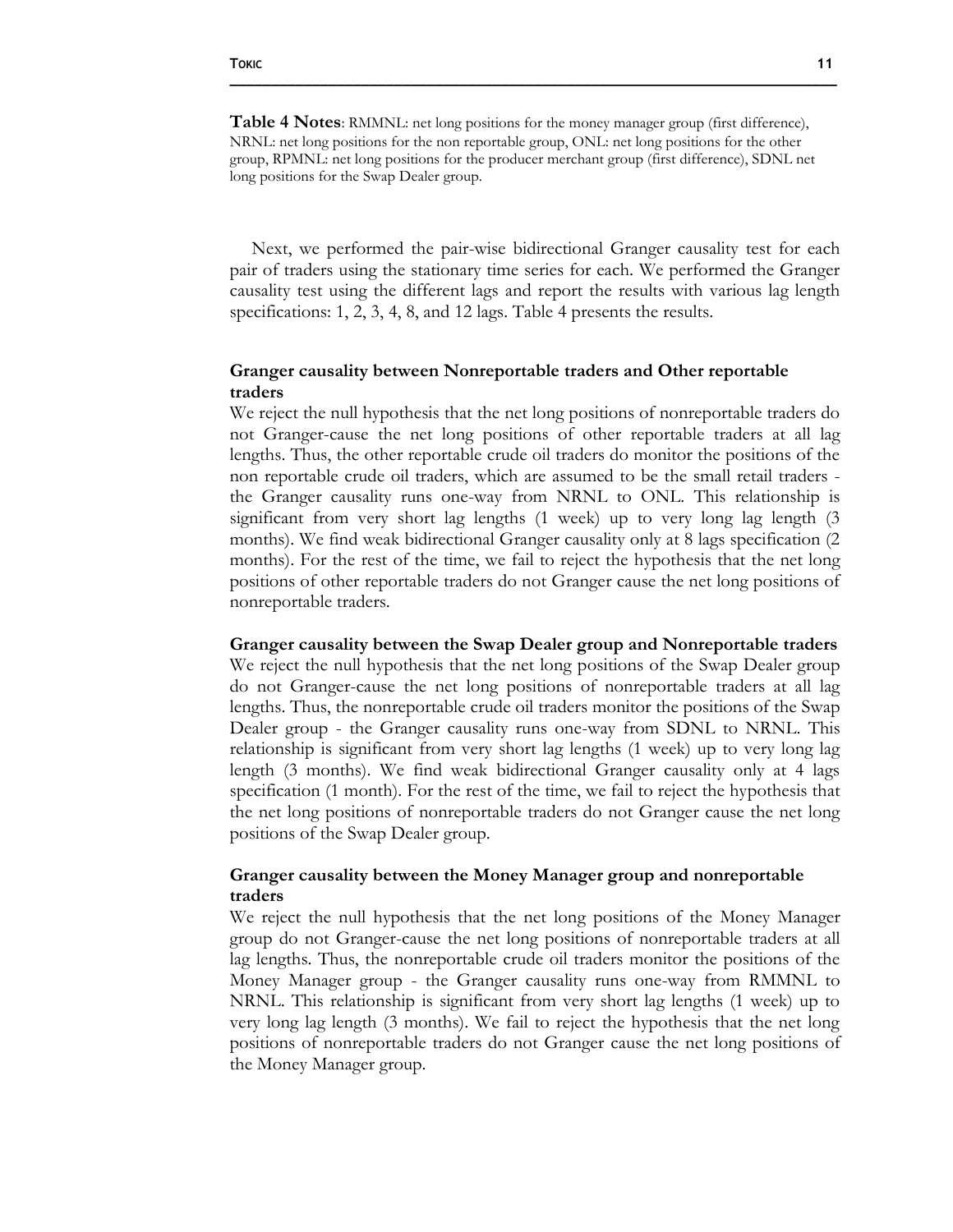### **Granger causality between the Producer/Merchant group and nonreportable traders**

We fail to reject the hypothesis that the net long positions of the Producer/Merchant group do not Granger cause the net long positions of nonreportable group, and we fail to reject the hypothesis that the net long positions of the nonreportable group do not Granger cause the net long positions of Producer/Merchant group. Thus, we find no Granger-type causality between these two groups of trades – they don't monitor each other's positions and trade accordingly.

### **Granger causality between the Swap Dealer group and Other reportable traders**

We reject the null hypothesis that the net long positions of other reportable traders do not Granger-cause the net long positions of the Swap Dealer group at all lag lengths. Thus, the Swap Dealer group monitors the positions of other reportable traders and trades accordingly. This relationship is significant at very short lag lengths (1 week) up to very long lag length (3 months). We also reject the null hypothesis that the net long positions of the Swap Dealer group do not Grangercause the net long positions of other reportable traders at all lag lengths, except at 1 week leg length specification. Thus, other reportable also monitors the positions of the Swap Dealer groups, except at the very short lag lengths. The Granger causality runs bi-directional from SDNL to ONL and from ONL to SDNL.

### **Granger causality between the Money Manager group and Other reportable traders**

We fail to reject the hypothesis that the net long positions of the Money Manager group do not Granger cause the net long positions of other reportable traders and we fail to reject the hypothesis that the net long positions of the other reportable traders do not Granger cause the net long positions of the Money Manager group. Thus, we find no Granger-type causality between these two groups of trades – they don't monitor each other's positions and trade accordingly.

### **Granger causality between the Producer/Merchant group and Other reportable traders**

We fail to reject the hypothesis that the net long positions of the Producer/Merchant group do not Granger cause the net long positions of other reportable traders, and we fail to reject the hypothesis that the net long positions of the other reportable traders do not Granger cause the net long positions of the Producer/Merchant group. Thus, we also find no Granger-type causality between these two groups of trades – they don't monitor each other's positions and trade accordingly.

### **Granger causality between the Money Manager group and the Swap Dealer group**

We reject the null hypothesis that the net long positions of the Money Manager group do not Granger-cause the net long positions of the Swap Dealer group at all lag lengths. Thus, the Swap Dealer group monitors the positions of the Money Manager group and trades accordingly. This relationship is significant at very short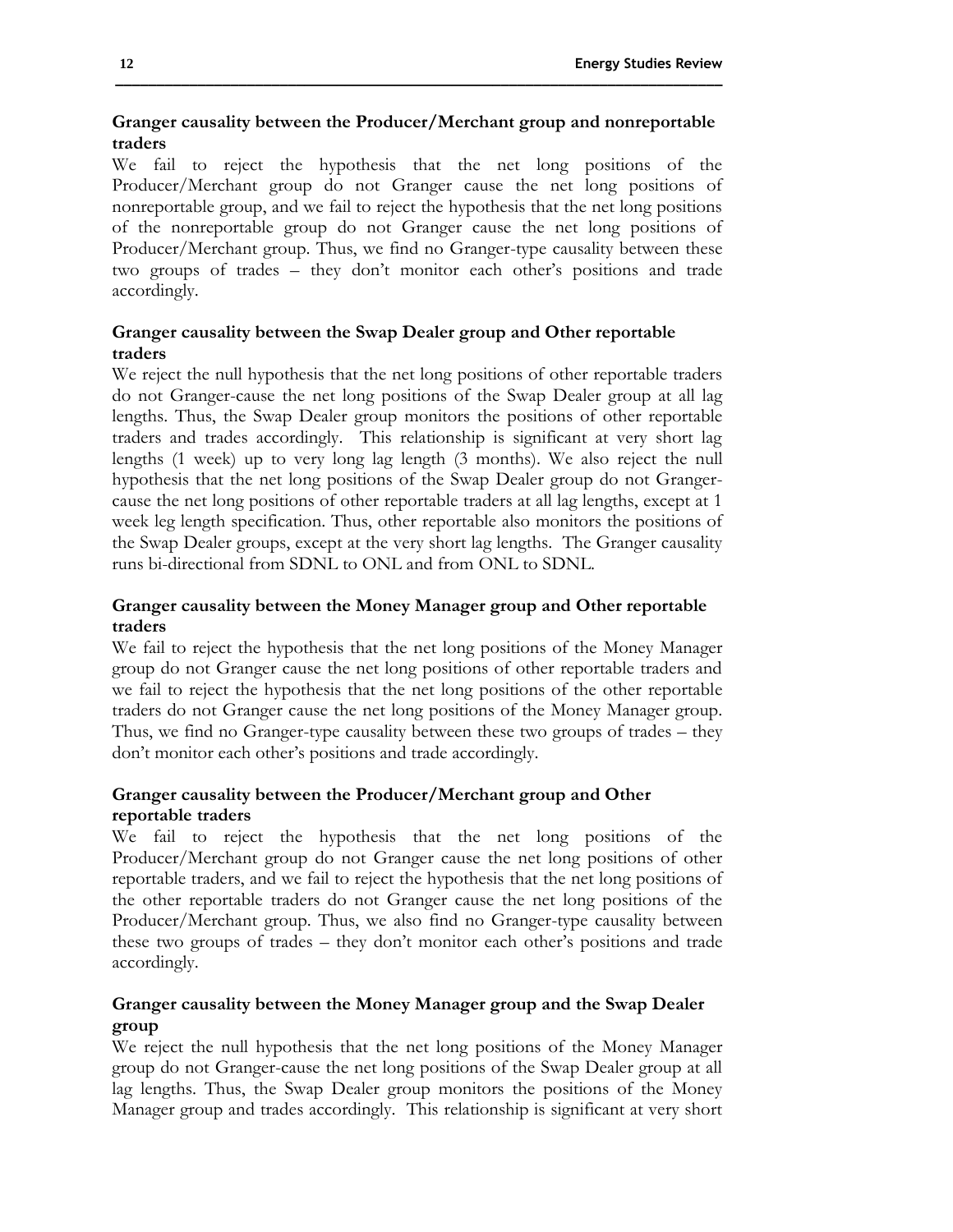lag lengths (1 week) up to very long lag length (3 months). We also reject the null hypothesis that the net long positions of the Swap Dealer group do not Grangercause the net long positions of the Money Manager group, but only at very short lag lengths 1 and 2 weeks. Thus, the Granger causality runs bi-directional from SDNL to RMMNL and from RMMNL to SDNL at very short lag lengths. We fail to reject the hypothesis that the net long positions of the Swap Dealer group do not Granger-cause the net long positions of the Money Manager group at 3, 4, 8, and 12 week lag lengths. Thus, the Granger causality runs one-way from RMMNL to SDNL at mid and longer lag lengths.

### **Granger causality between the Producer/Merchant group and the Swap Dealer group**

We reject the null hypothesis that the net long positions of the Producer/Merchant group do not Granger-cause the net long positions of the Swap Dealer group at all lag lengths. Thus, the Swap Dealer group of crude oil traders monitors the positions of the Producer/Merchant group - the Granger causality runs one-way from RPMNL to SDNL. This relationship is significant from very short lag lengths (1 week) up to very long lag length (3 months). We fail to reject the hypothesis that the net long positions of Swap Dealer group do not Granger cause the net long positions of the Producer/Merchant group at all lag lengths.

### **Granger causality between the Producer/Merchant group and the Money Manager group.**

We fail to reject the hypothesis that the net long positions of the Producer/Merchant group do not Granger cause the net long positions of the Money Manager group, and we fail to reject the hypothesis that the net long positions of the Money Manager group traders do not Granger cause the net long positions of the Producer/Merchant group. Thus, we find no Granger-type causality between these two groups of trades – they don't monitor each other's positions and trade accordingly.

### **DISCUSSION**

Next, we analyze our results by the each category of traders. For each group, we try to determine the implications of the pair-wise Granger causality and discuss the practical implications (see Table 5).

#### **The Producer/Merchant group analysis**

The members of the Producer/Merchant group are commercial entities that have superior information about the supply/demand fundamentals (see Tokic, 2011). Thus, any other group of traders that monitors the lagged changes in the net long positions of the Produce/Merchant group for trading purposes is likely engaged in intentional herding due the fundamental information-gathering purposes. The changes in the lagged net long positions of the Producer/Merchant group only Granger-cause the changes the net long positions of the Swap Dealer group. The implication is that the Swap Dealer group monitors the lagged changes of the Producer/Merchant group and trades accordingly.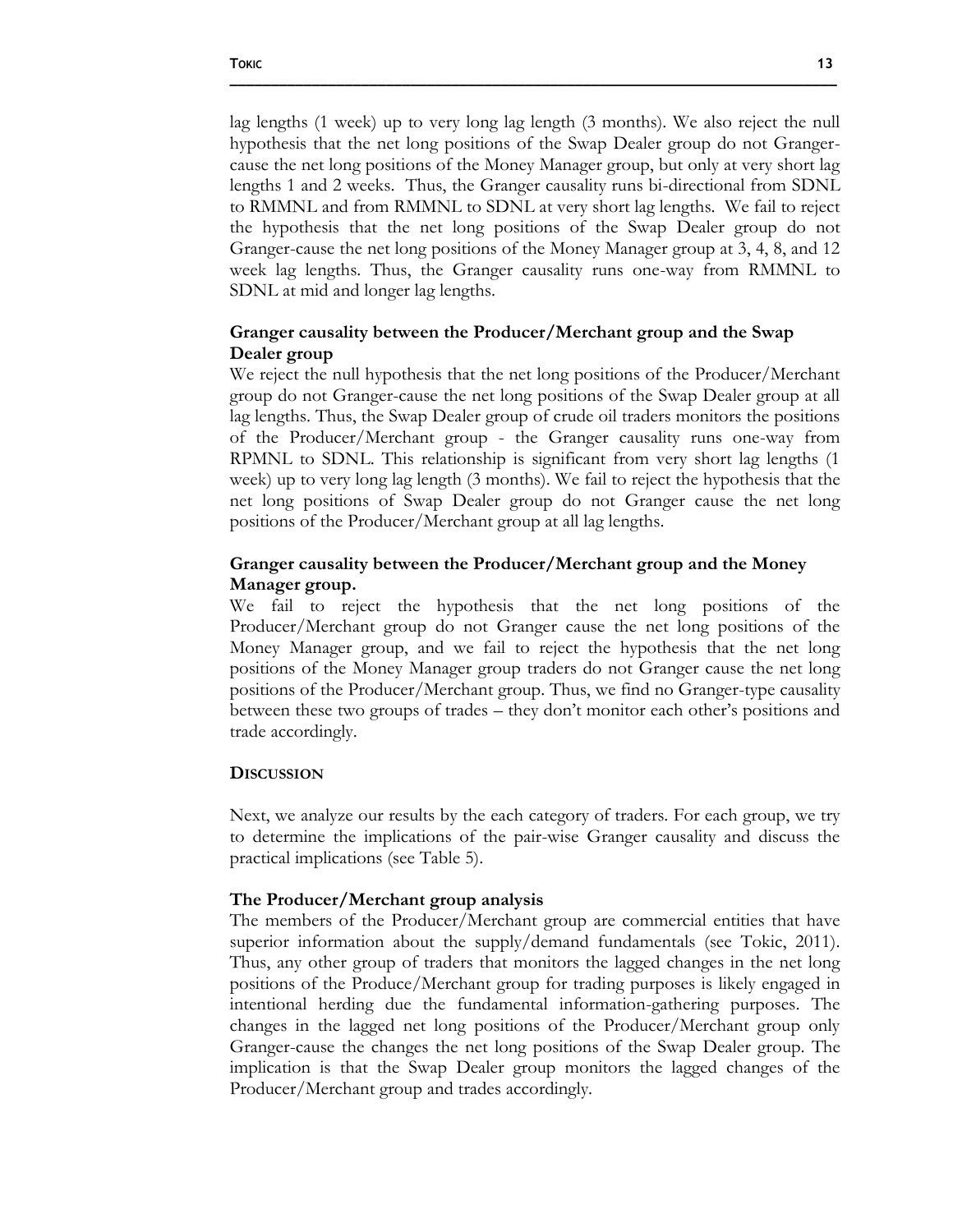On the other hand, none of the other traders Granger-cause the changes in the net long positions of the Producer/Merchant group. The implication is that the Producer/Merchant group does not make its' trading decision based on the lagged changes in the net long positions of other categories of crude oil traders. This finding is consistent with the classification of the Producer/Merchant group as a hedger/arbitrager – they hedge their physical crude oil positions, regardless of activity of other traders in crude oil futures market, and naturally arbitrage extreme movements in crude oil prices (Tokic, 2011). Notice, the Producer/Merchant category does not act as a rational arbitrager in equation (2) as defined by Delong et al. (1990), they do not monitor the lagged positions of noise traders.

### **The Money Manager group analysis**

The members of the Money Manager group include large hedge funds and other financial institutions that have "sophisticated" research departments and "deep pockets" to collect the macroeconomic/geopolitical/statistical/algorithmic information for trading purposes. Thus, any group of traders that monitors the lagged positions of the Money Manager groups is likely engaged in intentional herding for information-gathering reasons. The changes in the net long positions of the Money Manger group Granger-cause the changes the net long positions of the Swap Dealer group and the nonreportable traders. The implication is that the Swap Dealer group and the small traders (nonreportables) monitoring the positions of the Money Manager group for various macro/technical information-gathering purposes, and make their trading decisions accordingly.

On the other hand, none of the other traders Granger-cause the changes in the net long positions of the Money Manager group at all lag specifications. Only the changes in the net long positions of the Swap Dealer group at very short lag lengths Granger-cause the changes in the net long positions of the Money Manager group. The implication is that the Money Manager group does not make its' trading decision based on the lagged changes in the net long positions of any other category of crude oil traders, except they perhaps monitor the 1 and 2 week history of changes in the net positions of the Swap Dealer group, likely for informationgathering purposes on the recent behavior of index funds. These finding are consistent with the classification of the Money Manger group as an investor in crude oil futures. It is also important to remember that the Money Manager group held almost 65% of all net long positions on average and remained net long crude oil futures during the entire period, pre and post the 2008 oil bubble burst.

#### **The Swap Dealer group analysis**

The Swap Dealer group is the controversial group specifically targeted by Dodd-Frank Act and the Volcker rules, as urged by Masters (2008). The members of the Swap Dealer group include index investors and sponsors of the commodity exchange traded funds, that supposedly only "hedge" in crude oil futures market. The CTFC specifically created the DCOT report to monitor the positions of Swap Dealers.

Our results show that the changes in the net long positions of the Producer/Merchant group, the Money Manager group, and the other reportable group of traders, all Granger-cause the changes in the net long positions of the Swap Dealer group. These findings indicate that the Swap Dealer group monitors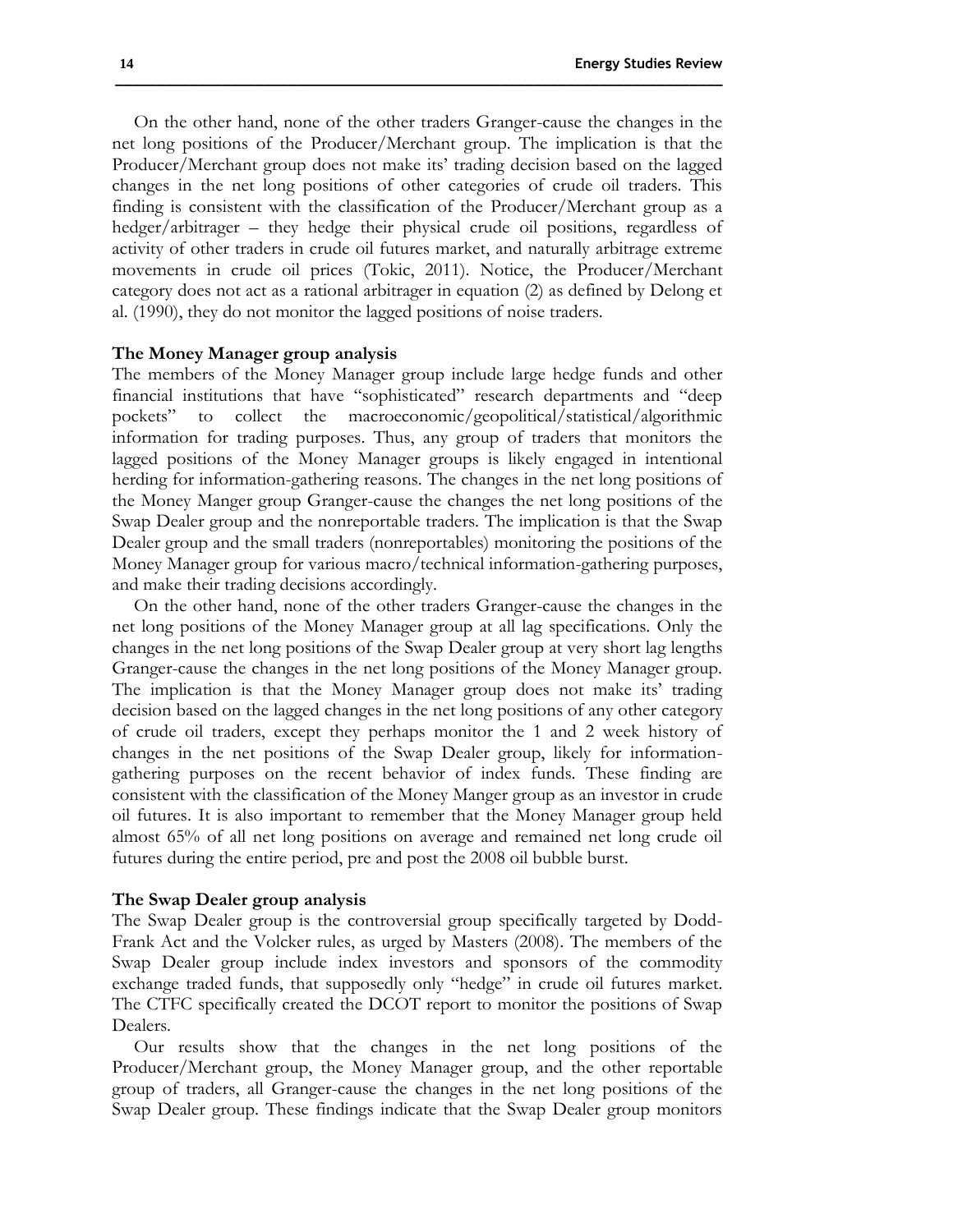the positions of all (except the nonreportable) other groups of crude oil futures traders and trades accordingly. The Swap Dealer group likely seeks the fundamental information from the Producer/Manger group, the macro/technical information from the Money Manger group, and possibly monitors the positive feedback trading of smaller traders. The implication is that the Swap Dealer group speculates on different (or all possible) information to trade the crude oil futures. This finding is consistent with classification of the Swap Dealer as a speculator, in equation (3).

Interestingly, smaller traders responded to lagged changes in the net long positions of the Swap Dealer group. The lagged changes in the net long positions of the Swap Dealer group Granger-cause the changes in the net long positions of both, other reportable traders and nonreportable traders. The implications is that, assuming both of these groups of smaller traders are noise traders (which we confirm in the next section), the Swap Dealer group actually acts as a rational speculator (equation 1) by triggering the position changes by noise traders.

#### **The Other reportable and Non reportable traders analysis**

The other reportable and non reportable traders represent smaller accounts and retail traders. As we previously discussed, the lagged net long positions of Swap Dealer group Granger-causes the net long positions of both of these groups. The possible implication is that other reportable and non reportable traders respond to the destabilizing activities of the Swap Dealers. Thus, we can argue the other reportable traders and the nonreportable traders can be classified as noise traders. Further, the nonreportable traders seem to influence the other reportable traders, which could be another indication of trading based on the noisy signal.

| <b>Trader category</b> | Granger             | Granger caused       | Classification    |
|------------------------|---------------------|----------------------|-------------------|
|                        | cause               | by                   |                   |
| Producer/Merchant      | Swap Dealer         |                      | Hedger/Arbitrager |
|                        |                     |                      |                   |
| Money Manager          | Non                 | Swap Dealer          | Investor          |
|                        | reportable          | (only at short lags) |                   |
|                        | Swap Dealer         |                      |                   |
| Swap Dealer            | Non                 | Producer/Merchant    | Speculator        |
|                        | reportable          | Money Manger         | Rational          |
|                        | Other<br>reportable | Other reportable     | speculator        |
| Other reportable       | Swap Dealer         | Non reportable       | Noise trader      |
|                        |                     | Swap Dealer          |                   |
| Non reportable         | Other               | Swap Dealer          | Noise trader      |
|                        | reportable          | Money Manager        |                   |
|                        |                     |                      |                   |

**Table 5. Summary of the pair-wise Granger-causality analysis.**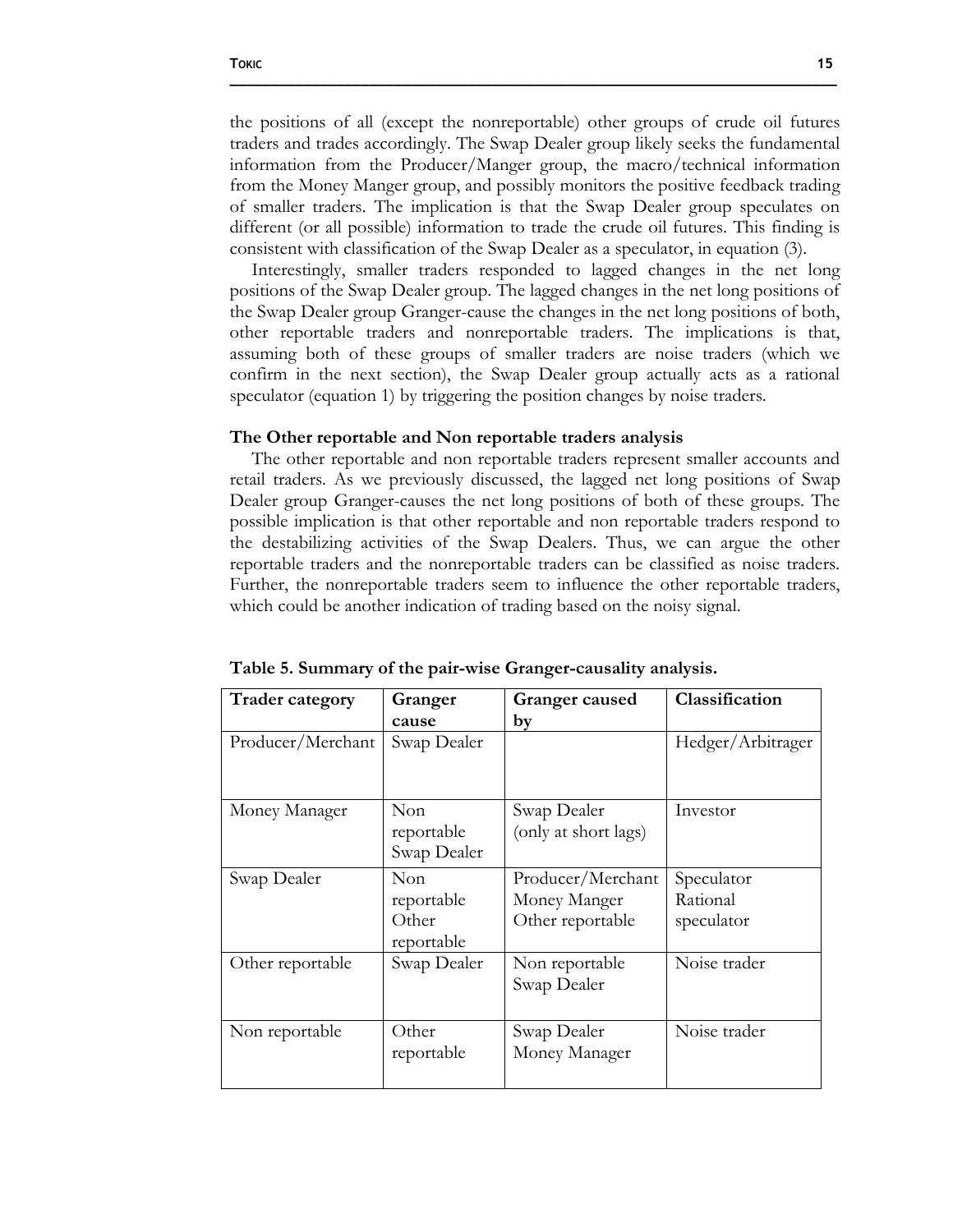#### **CONCLUSIONS**

In this study we find that: 1) the controversial Swap Dealer category behaves as a speculator in crude oil futures market; 2) the Producer/Merchant group behaves as a hedger/arbitrager in crude oil futures markets, 2) the Money Manager group acts as an investor in crude oil futures, and 3) the Other Reportable and Nonreportable groups can be classified as noise traders.

The Volker rules, a major provision in the Dodd-Frank Act, aim to prevent financial institutions to engage in proprietary trading in their own accounts. The rationale is that financial institutions use their knowledge of their clients' positions (hedgers, retail investors, other institutional investor) and trade against those positions to realize speculative profits. This study provides some support for the Dodd-Frank act and the Volcker rules by finding that (in crude oil futures market) the Swap Dealer monitors the lagged positions of other traders and trades accordingly, as well as Granger-causes the changes in positions of noise traders.

### **REFERENCES**

- Abreu, D, and M.K. Brunnermeier, 2002. Synchronization risk and delayed arbitrage, *Journal of Financial Economics* 66, 341-360.
- Chatrath, A., Y. Liang, and F. Song, 1997. Commitment of traders, basis behavior, and the issue of risk premia in futures markets, *The Journal of Futures Markets*, 17(6), 707-731.
- Cifarelli, G. and G. Paladino, 2010. Oil price dynamics A multivariate financial approach. *Energy Economics* 32, 363-372.
- Delong, J.D., A. Shleifer, L.H. Summers, and R. Waldmann., 1990. Positive Feedback Investment Strategies and Destabilizing Rational Speculation. *Journal of Finance,* 45(2); pp. 379-395.
- Fama, E., 1965. The Behaviour of Stock Market Prices*, Journal Business* 38(1), 34- 105.
- Granger, C. W. J., 1969. Investigating causal relations by econometric models and cross-spectral methods. *Econometrica* , 37 , 424-438
- Hamilton, James, 2009. Understanding Crude Oil Prices, *The Energy Journal* 30(2), p179-206.
- Irwin, S.H. and D.R. Sanders, 2010. The impact of index and swap funds on commodity futures markets: preliminary results, OECD Food, Agriculture and Fisheries Working Papers, No. 27, OECD Publishing.
- Jegadeesh, Narasimhan, and Sheridan Titman, 2001. Profitability of Momentum Strategies: An Evaluation of Alternative Explanations, *Journal of Finance* , 56, 699- 718.